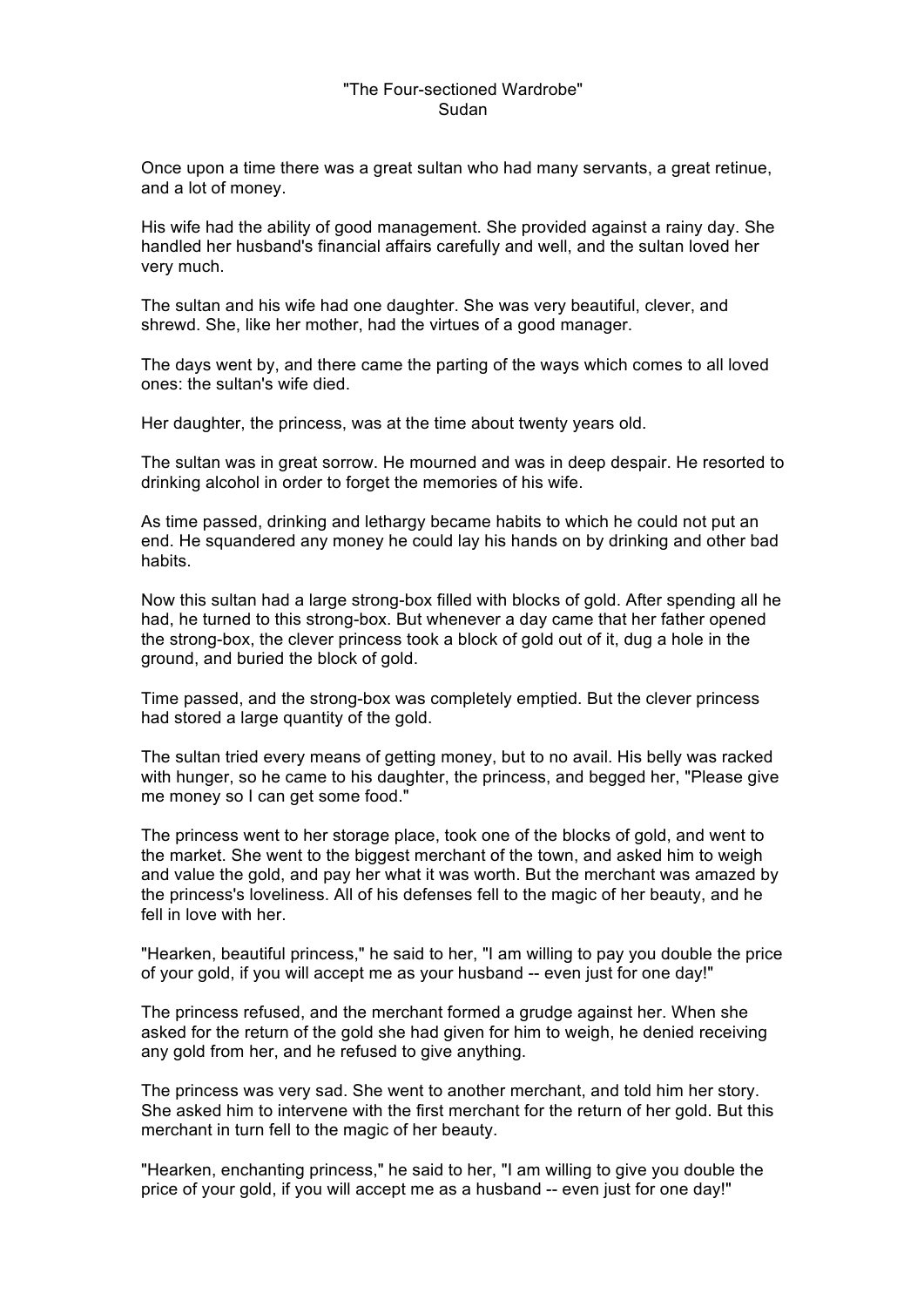The princess refused his offer and left him. Again, she was sad. She went to a third merchant, and told him the story of herself and the previous two merchants. However, she encountered in this third merchant the same desire.

She went to a fourth merchant, and the same thing happened with him.

The princess went to the shade of a nearby tree, and sat down. Now she was very sad. While she was sitting in thought, a wise old woman passed by. This woman felt sorry for the princess, and asked the cause of her distress.

The princess told the old woman the story of herself and the four merchants.

"I am ready to help you, dear princess. However, you must give me half of the gold that we will recover from these merchants."

The princess agreed to this request.

The clever old woman wove her plan, and explained to the princess what she should do.

Then the old woman bade the princess farewell, saying, "I will return when you have recovered your gold."

The next morning, the princess went to a carpenter. She said to him, "Please make a big wardrobe with four doors and four compartments, with each compartment being big enough for a person to stand in."

After some days, the princess went back to the carpenter and found that he had finished the wardrobe. She hired porters, had the wardrobe delivered to her home, and put it in her private room.

The next day, the princess made her way to the market and went to the first merchant. When she was with him in his shop, she said, "My lord, have you decided to give me back my gold? I am a poor girl, and very much in need of it."

The merchant's eyes glinted, and he whispered: "Indeed, as I said, I am ready to give you twice what you gave to me, if you accept me as a husband -- even for a single day."

The princess smiled and said: "I am ready to accept you as a husband for one day."

"When?", he asked. "I beg you to make it soon."

The princess replied. "Come to my private room tomorrow at noon."

She swore to wait for him in her room, and the merchant gave her the payment for her gold, and promised to also bring the same amount the following day. As the princess left him, he was dancing for joy.

The princess went to the next merchant. He welcomed her, and she said to him, "I ask you to return my gold to me. I am very much in need of it, for it is all I possess."

He replied, "You know my conditions: If you marry me even for one day, I would give you double the value of your gold. But if you refuse, you get nothing."

The princess said: "I have decided to marry you for one day. If you come to my private room tomorrow around 12:15pm, you will find me."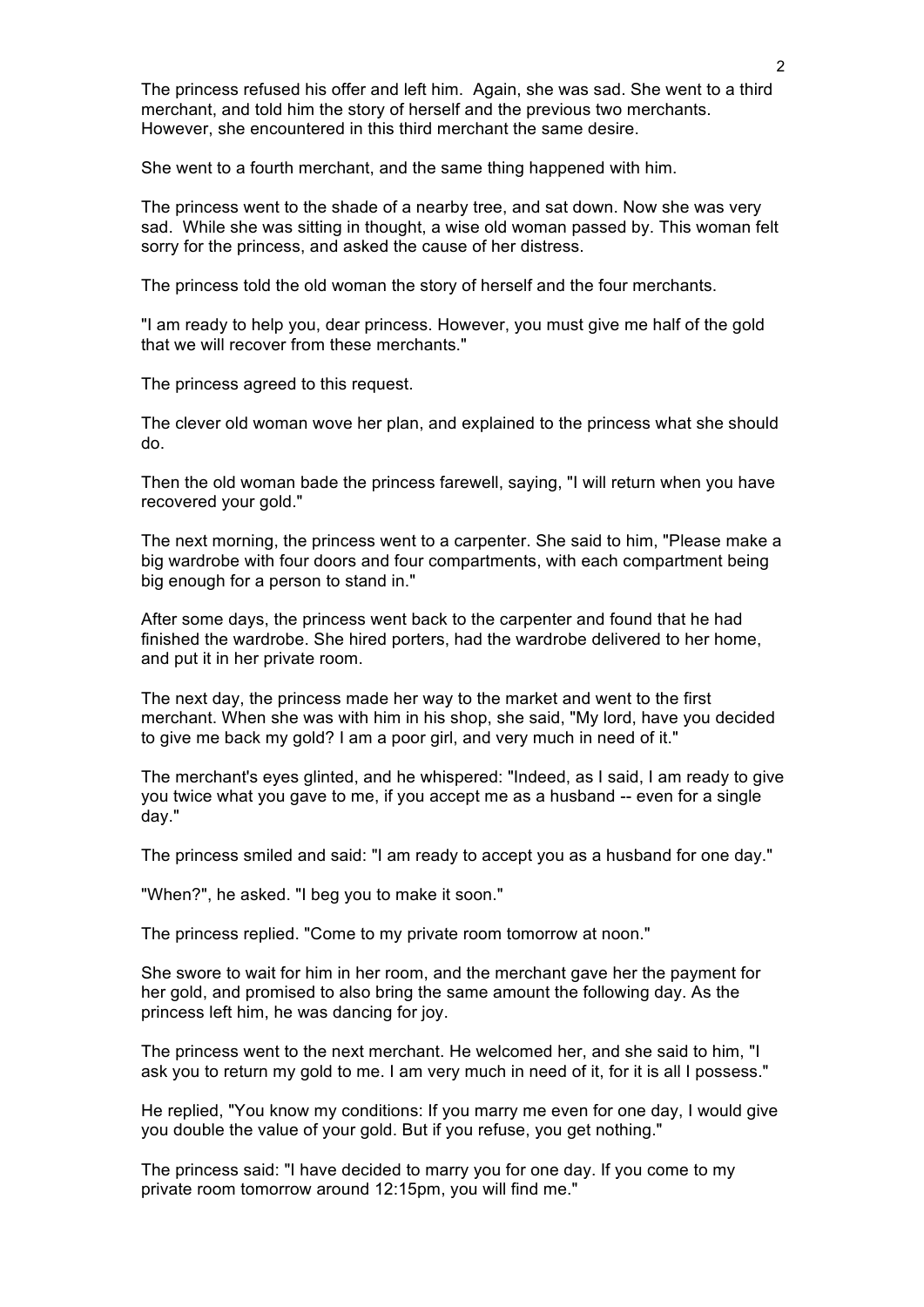The merchant was delighted, and he was on the point of embracing her, but she escaped his hands. He gave her the payment for her gold, and promised to also bring the same amount the following day. The princess bade him farewell, and went away.

Then the princess went to the third merchant, and the same events took place. She asked him to visit her at around 12:30pm the next day.

The princess went to the fourth merchant. She asked him to visit her at around 12:45pm the next day.

When she left the market, the princess had with her the money for the four blocks of gold she had sold. She went to her father, and gave the money to him. He thanked her and promised to try to spend his money more wisely in the future.

The princess asked her father to hide himself the next day in a place near the door of the house. A few minutes after he saw someone enter the house, he was to knock loudly on the door. This was to be done until all four merchants had entered the house.

The next day at noon, the first merchant knocked on the door. The princess opened the door and invited him in with a warm welcome. She led the merchant to two chairs. They sat down and he again gave her money for the value of the gold she had given to him -- so, as agreed, he had paid her double. But he was not thinking about money or gold now. He was entranced by her beauty. He asked himself, "Is this a dream or is it reality?"

At that moment, there came loud knocks on the door. The merchant was taken aback. He was afraid that someone might come in, find him in the princess's chamber, and do violence to him. "Hearken, beautiful princess! Where can I hide? Please hide me in a place where no one will see me!" he said in alarm. The princess went quickly to one of the doors of the wardrobe, opened it, and asked him to get in. The merchant got in, and the princess locked the door and put the key in her bag.

The princess sat and waited. Soon the second merchant arrived. He gave the money. The knocks were heard. The merchant scampered into the second door of the wardrobe.

The same thing happened with the third and fourth merchants. Now all four compartments of the wardrobe were occupied, with the doors locked.

Then the princess had the wardrobe taken to the auction place of a large market.

The sultan of a neighbouring kingdom happened to be visiting the market of this kingdom. He saw the wardrobe, was taken with it, and offered a high price. The princess agreed to sell it, but she made a condition. "Hearken, great sultan," she said, "if you promise not to regret what you find in the wardrobe, then I shall not regret selling it." The sultan made this promise, and bought the wardrobe. The princess received the payment for the wardrobe and went home.

Curiosity took possession of the sultan. He decided to see what was inside his new wardrobe -- even at the market, with people gathered around. He opened the first door, and to everyone's amazement, they saw the first merchant sweating and cramped. He proclaimed his innocence so emphatically that it was immediately clear he had been trying to do something improper. They let him out with laughter and mockery.